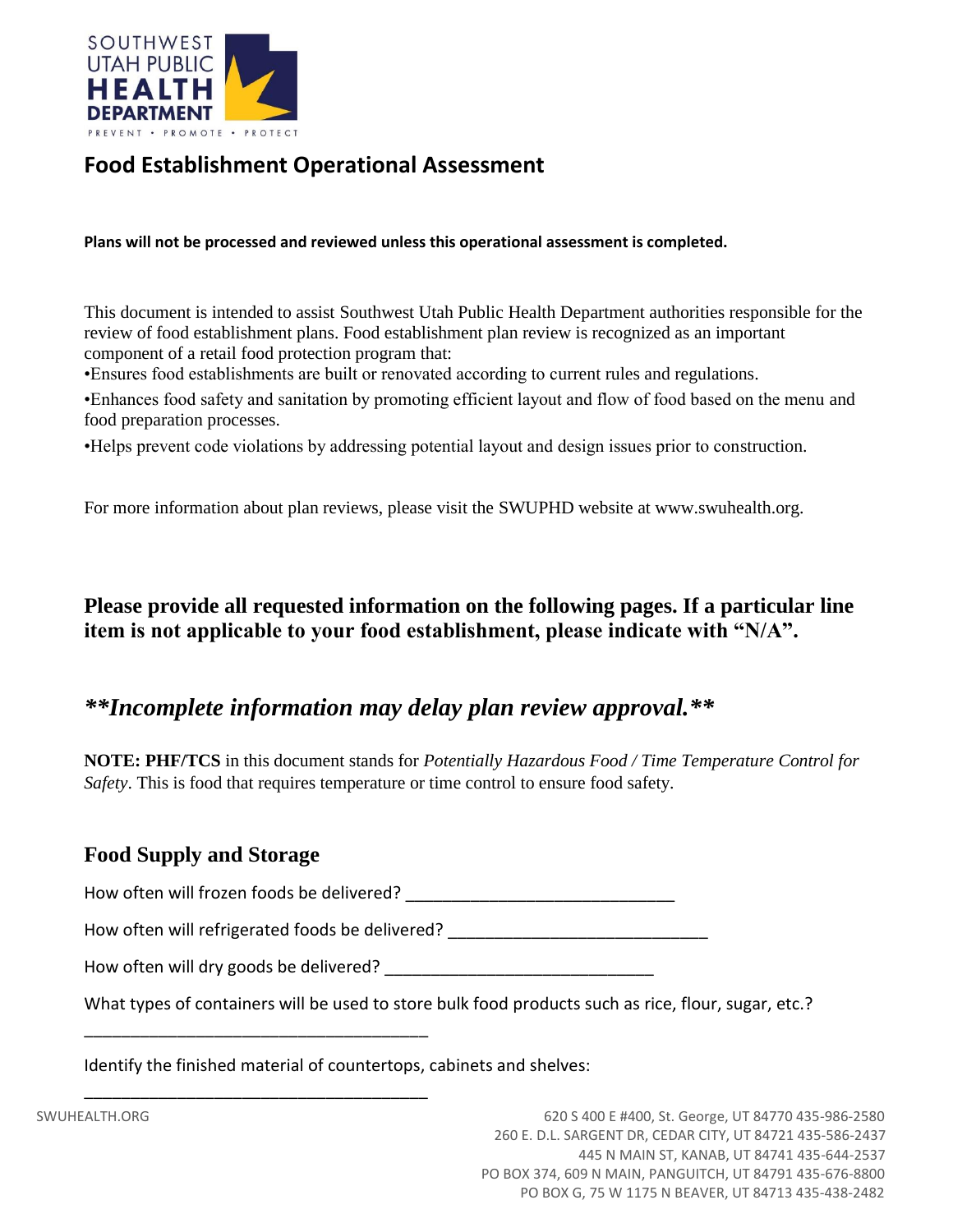#### **Food Preparation steps**

Explain the **handling/preparation procedures** for the following categories of food. Describe in detail the processes from receiving to service including:

- How the food will arrive (frozen, fresh, raw, pre-cooked, packaged, etc.)
- Where the food will be stored
- Where (prep table, sink, counter, etc.) the food will be washed, cut, marinated, breaded, cooked, etc.
- When (time of day and frequency/day) food will be handled/prepared

(Attach additional sheets if necessary.)

Produce:

Poultry (chicken, turkey, eggs, etc.):

Meat (beef, pork, lamb, etc.):

Seafood: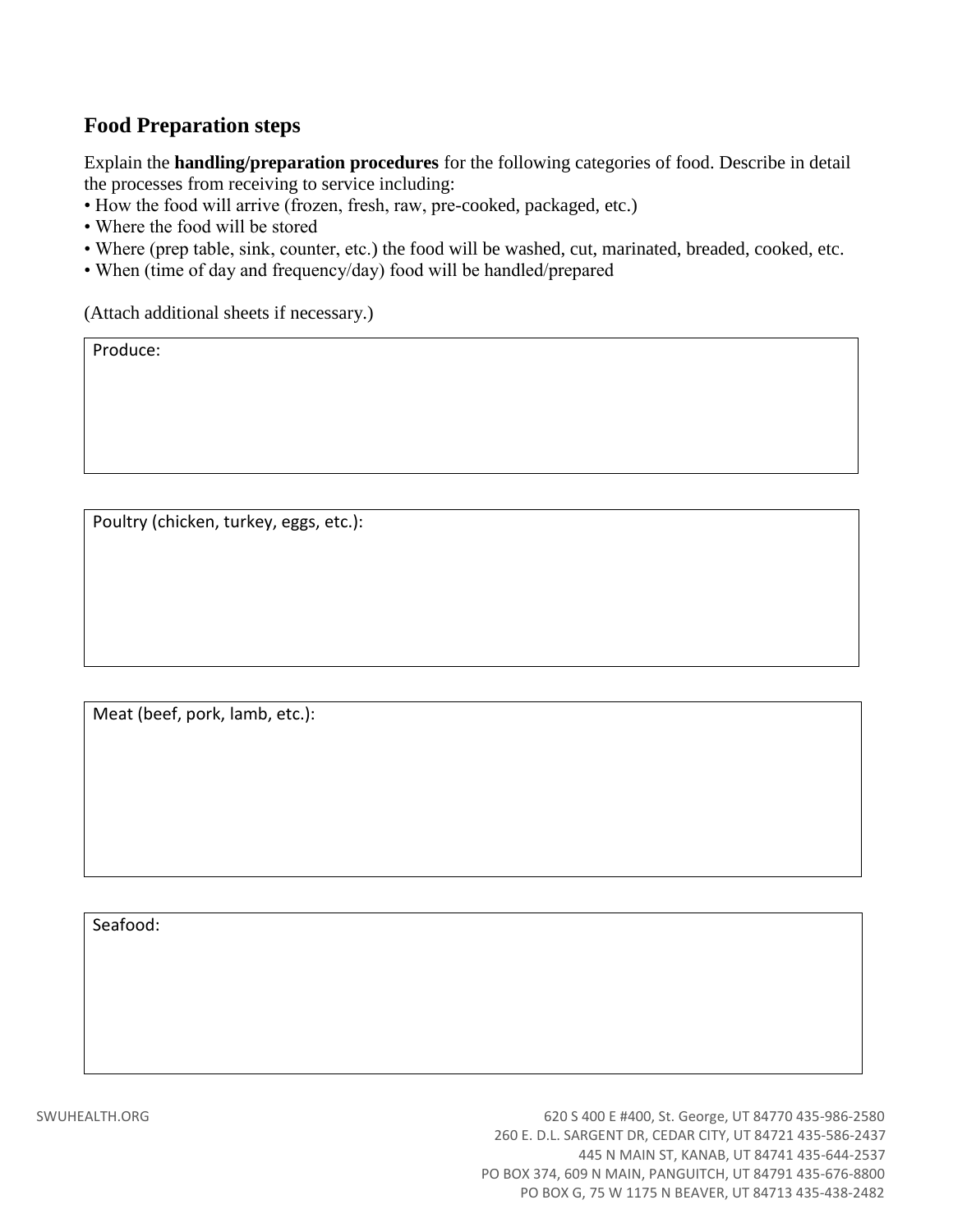Ready to eat food (portion and serve foods such as prepared salads, cold cuts, cheeses):

**Thawing Frozen PHF/TCS** (Potentially Hazardous Foods/Time Temperature Control for Safety) Check all that apply and explain where thawing will take place.

| <b>Under Refigeration:</b> |
|----------------------------|
| Running Water:             |
|                            |
| Cooked From Frozen: 1988   |
| Other:                     |

#### **Cooking and Reheating**

List all foods that will be cooked and served:

List all foods that will be held hot prior to service (i.e. Steam table, warmer):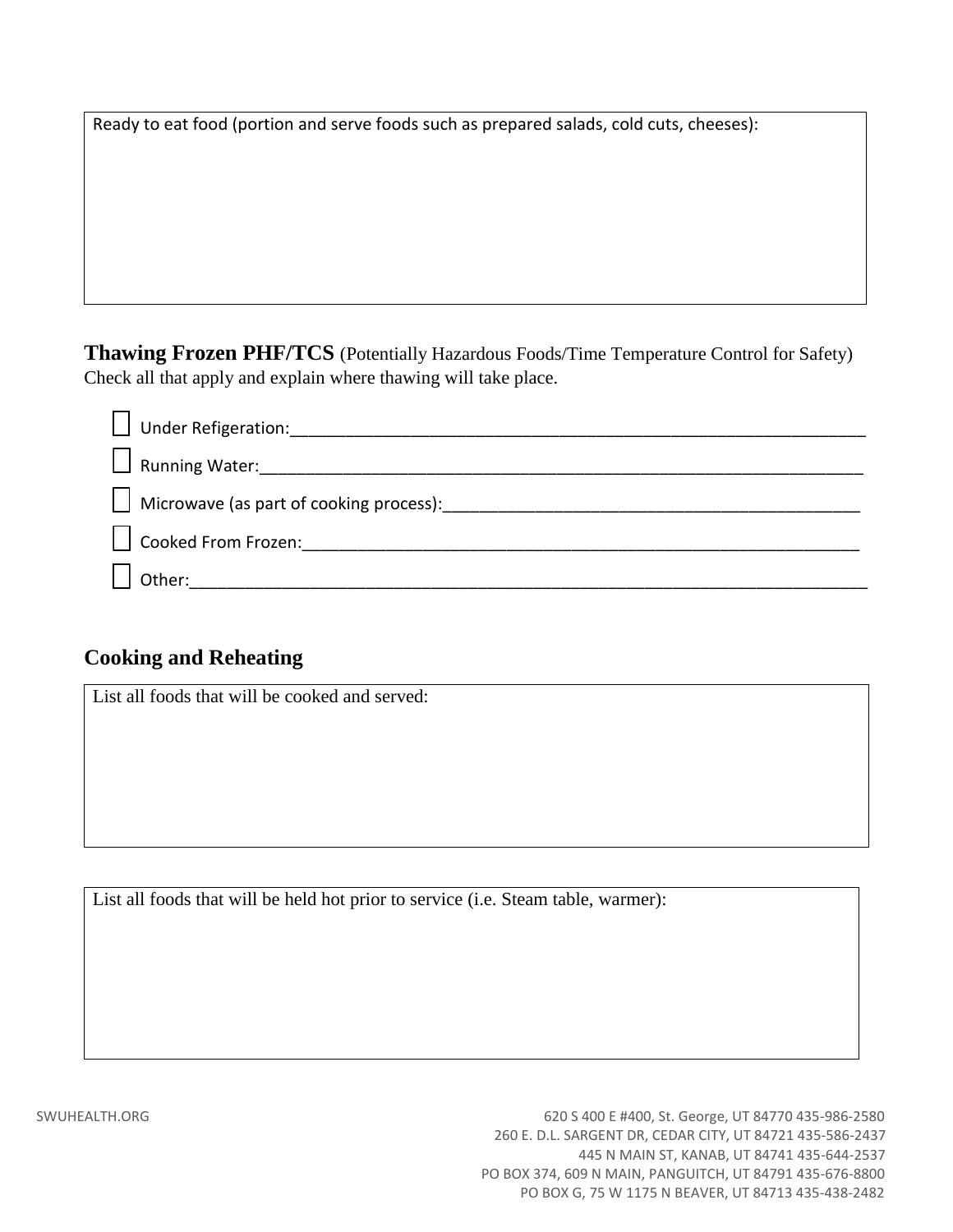List all foods that will be cooked and cooled:

List all foods that will be cooked, cooled and reheated:

List all foods that will be heated and served:

Provide a separate written HACCP plan for specialized processing methods of foods such as Reduced Oxygen Packaging (vacuum packaging, cook-chill, etc.), use of additives to render a food non-PHF (TCS) food, curing and smoking for preservation, and molluscan shellfish tanks.

#### **Hot/Cold Holding**

List how hot PHF/TCS foods will be maintained at 135ºF or above during holding for service?

Indicate type, number and location of hot holding units: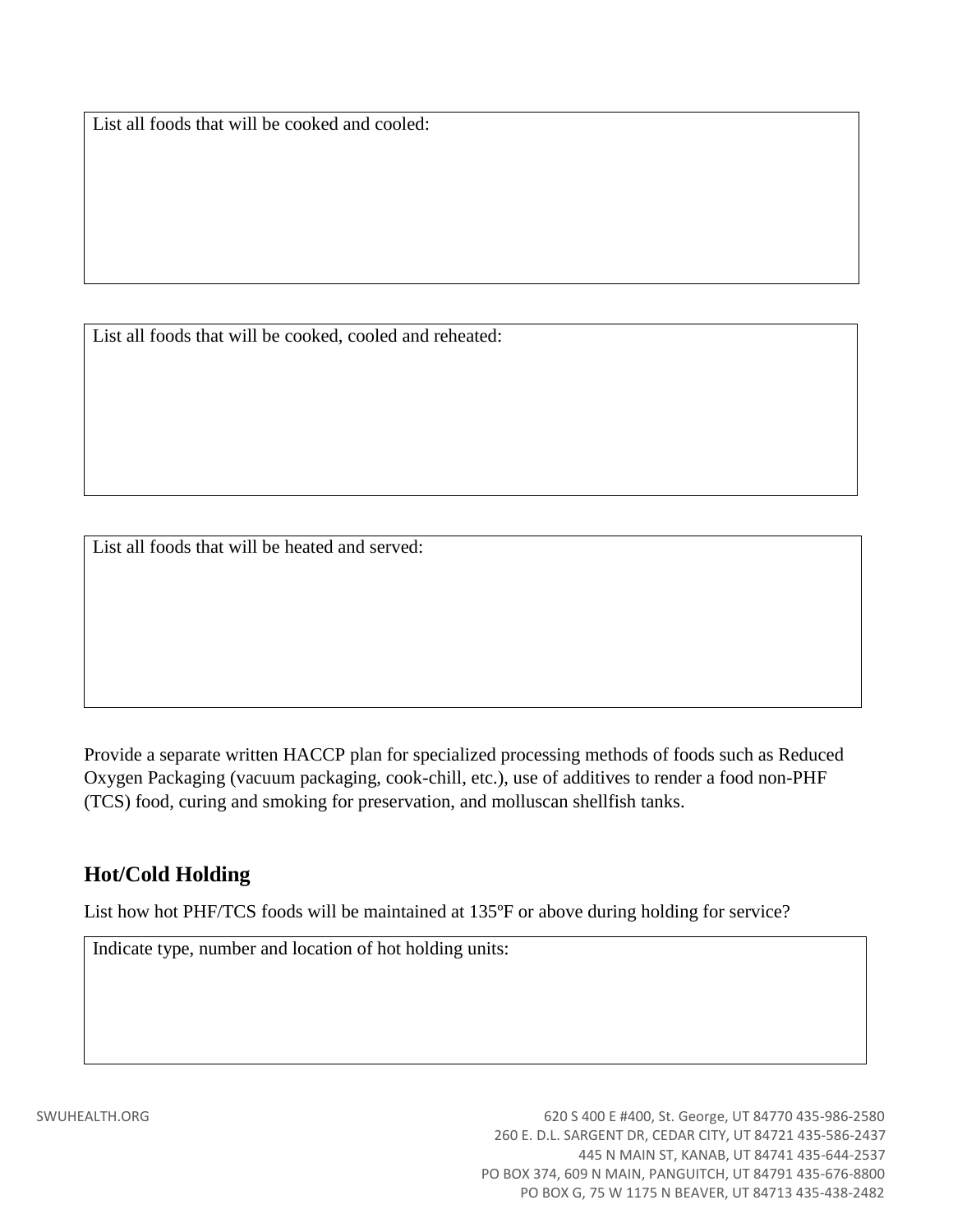List how hot PHF/TCS foods will be maintained at 41ºF or colder during holding for service?

| Indicate type, number and location of cold holding units: |  |
|-----------------------------------------------------------|--|
|                                                           |  |
|                                                           |  |
|                                                           |  |

# **Cooling**

Indicate by checking the appropriate boxes how hot PHF/TCS food will be rapidly cooled to 41ºF within 6 hours (135ºF to 70ºF in the first 2 hours; 70ºF to 41ºF in the next 4 hours).

| Cooling Method                                                                    | *Thick<br>meats | *Thin meats | Beans, rice,<br>potatoes, pasta | Soup, sauce,<br>gravy | Mixed food<br>(casseroles,<br>lasagna, etc.) |
|-----------------------------------------------------------------------------------|-----------------|-------------|---------------------------------|-----------------------|----------------------------------------------|
| Shallow pans in<br>refrigerator                                                   |                 |             |                                 |                       |                                              |
| Ice baths                                                                         |                 |             |                                 |                       |                                              |
| Reduce volume<br>or size (divide,<br>slice, chop) and<br>place in<br>refrigerator |                 |             |                                 |                       |                                              |
| Mechanical rapid<br>chill unit                                                    |                 |             |                                 |                       |                                              |
| Stirring with<br>frozen stir sticks                                               |                 |             |                                 |                       |                                              |
| Other (describe)                                                                  |                 |             |                                 |                       |                                              |

 $\overline{\text{F}}$  Thick meats = more than one inch; Thin meats = one inch or less.

#### **Reheating**

How and where will PHF/TCS foods that are cooked, cooled, and reheated for hot holding be reheated so that all parts of the food reach a temperature of at least 165ºF for 15 seconds within 2 hours. Indicate type and number of units used for reheating foods.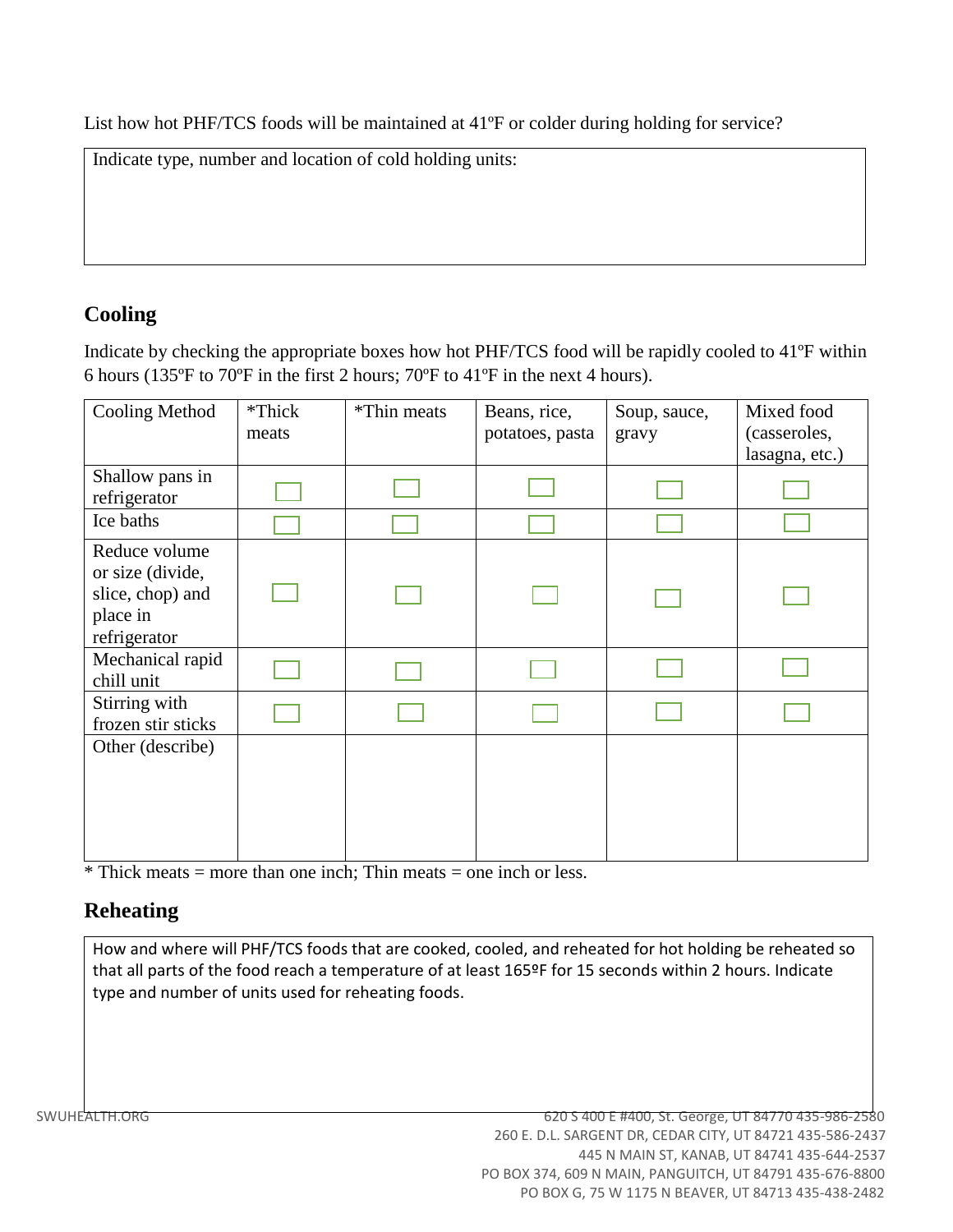#### **Pest Control**

|                                                          | Yes | No | NA |
|----------------------------------------------------------|-----|----|----|
| Will all Outside doors be self-closing and rodent/insect |     |    |    |
| proof?                                                   |     |    |    |
| Will screens be provided on all entrances, openings and  |     |    |    |
| vents left open to the outside?                          |     |    |    |
| Will all openable windows have a minimum #16 mesh        |     |    |    |
| screen?                                                  |     |    |    |
| Will Electrical insect control devices be used?          |     |    |    |
|                                                          |     |    |    |
| Will air curtains be used? If yes describe below.        |     |    |    |
|                                                          |     |    |    |

Identify how all pipes and electrical conduit will be sealed.

How will the area around the building be kept clear of unnecessary brush, litter, boxes and other harborage?

Identify the pest control operator. \_\_\_\_\_\_\_\_\_\_\_\_\_\_\_\_\_\_\_\_\_\_\_\_\_\_\_\_\_\_\_\_\_\_\_\_\_\_\_

How often will building be treated? \_\_\_\_\_\_\_\_\_\_\_\_\_\_\_\_\_\_\_\_\_\_\_\_\_\_\_\_\_\_\_\_\_\_\_\_\_\_

## **Refuse, Recyclables and returnables**

Will garbage/refuse be stored inside? If so where?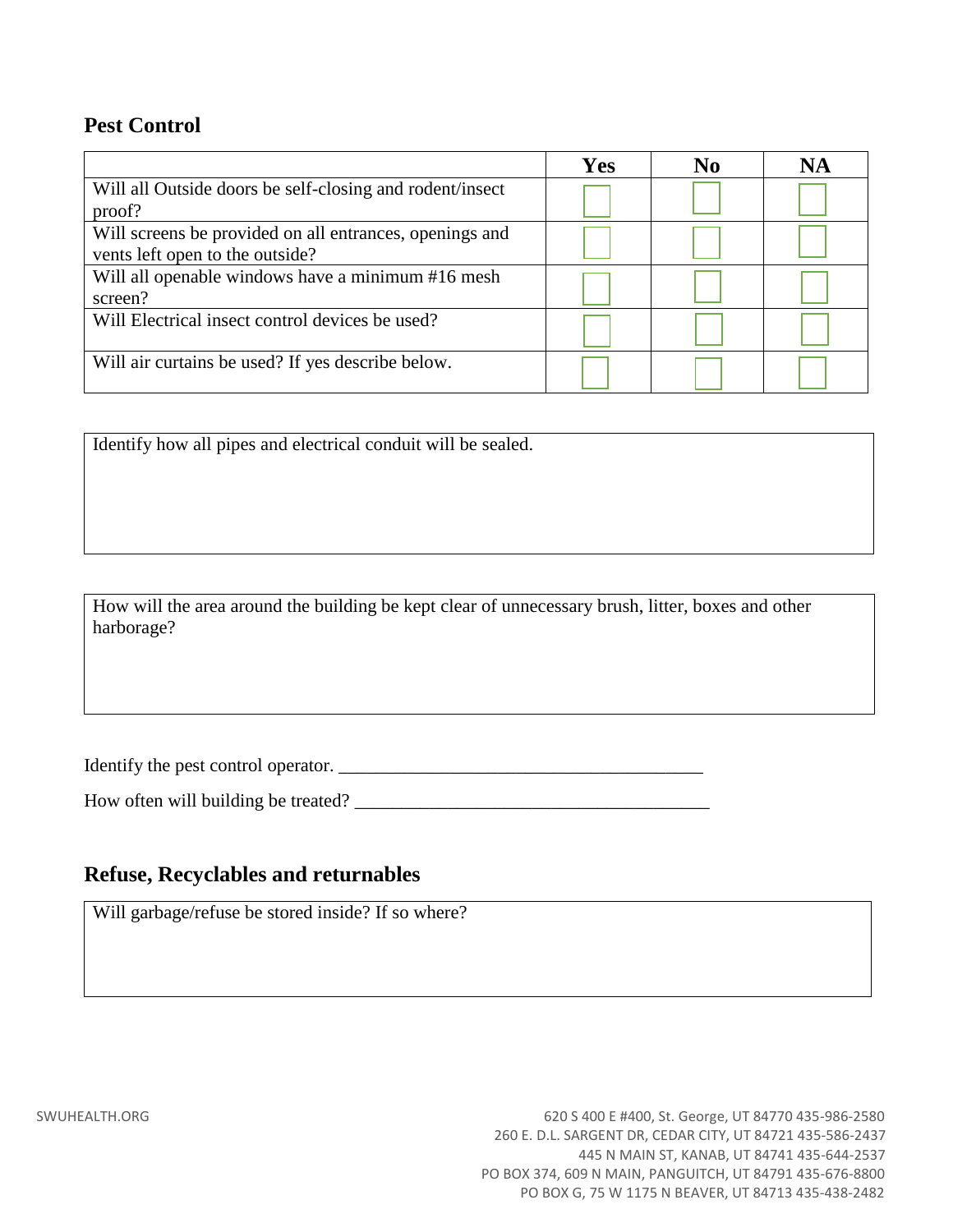Identify how and where garbage cans and floor mats will be cleaned.

Will a dumpster or a compactor be used? If so describe how many, the size and the frequency of pickup.

Identify location of grease storage containers.

Will there be an area to store recyclables? If yes describe.

#### **Water Supply**

| Is the water supply                            | Public              | or  | Private?                |
|------------------------------------------------|---------------------|-----|-------------------------|
| If private, has the source been approved?      |                     | Yes | N <sub>o</sub>          |
| Is ice                                         | made on premises or |     | purchased commercially? |
| What is the capacity of the water heater?      |                     |     |                         |
| What is the BTU/kW rating of the water heater? |                     |     |                         |

#### **Sewage Disposal**

| Is the sewage system                             | public sewer | or  | private septic?        |
|--------------------------------------------------|--------------|-----|------------------------|
| If private septic, has the system been approved? |              | Yes | N <sub>0</sub>         |
| Will grease traps/interceptors be provided?      |              | Yes | $\overline{\text{No}}$ |
| If yes, describe where?                          |              |     |                        |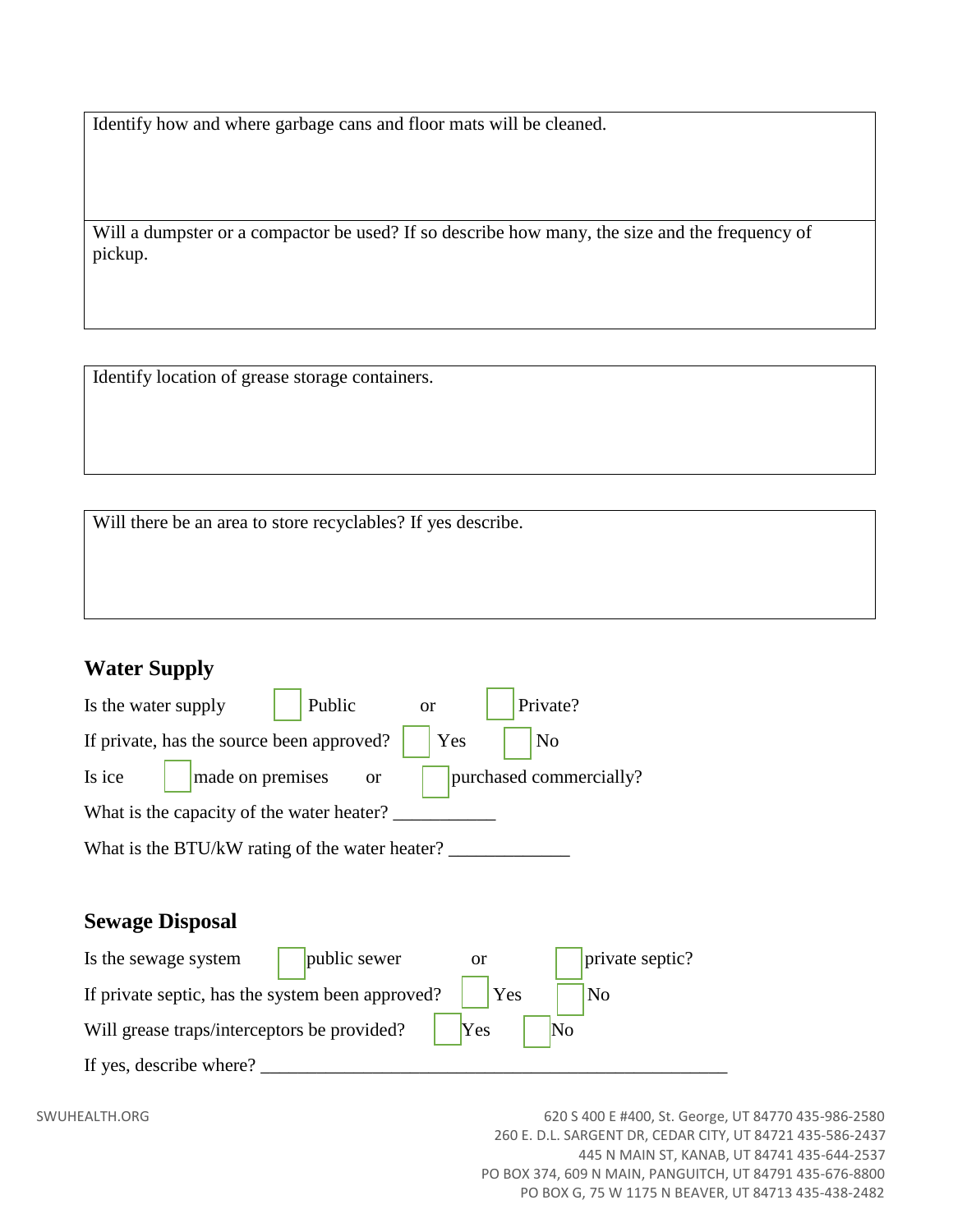|                        | Air Gap | Air Break | Vacuum Breaker | <b>Other Device</b> |
|------------------------|---------|-----------|----------------|---------------------|
| Dishwasher<br>1.       |         |           |                |                     |
| 2. Garbage grinder     |         |           |                |                     |
| 3. Ice machine         |         |           |                |                     |
| 4. Ice storage bin     |         |           |                |                     |
| 5. 3 compartment sink  |         |           |                |                     |
| Steam tables<br>6.     |         |           |                |                     |
| Dipper wells<br>7.     |         |           |                |                     |
| 8. Refrigeration       |         |           |                |                     |
| condensate drain line  |         |           |                |                     |
| 9. Hose bibb           |         |           |                |                     |
| connection             |         |           |                |                     |
| 10. Beverage Dispenser |         |           |                |                     |
| 11. Other              |         |           |                |                     |
| 12. Mop Sink           |         |           |                |                     |
| 13. Prep Sink          |         |           |                |                     |

#### **Backflow Prevention-** Indicate type(s) of backflow prevention or all plumbing fixtures.

#### **Dishwashing Facilities**

#### Manual Dishwashing

|  | Identify the length, width and depth of the compartments of the 3 compartment sink. |  |
|--|-------------------------------------------------------------------------------------|--|
|  |                                                                                     |  |

Will the largest pot and pan fit into each compartment of the 3 compartment sink?  $\Box$  Yes  $\Box$  No

If no, describe procedure to manually clean and sanitize those items:

Describe size, location and type (drainboards, shelves, stationary or portable racks) for air drying space for dishes, utensils, equipment, etc.: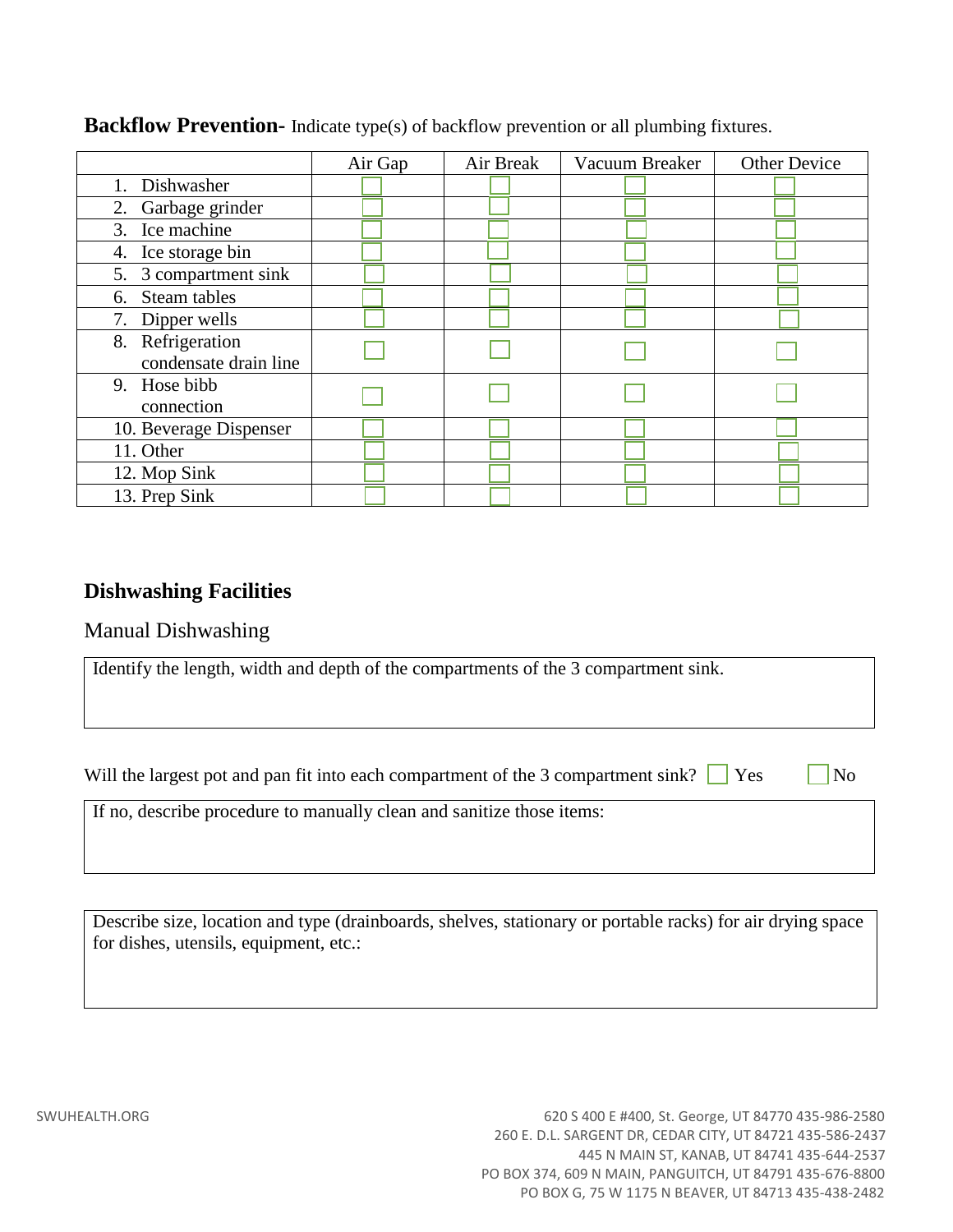What type of sanitizer will be used when washing dishes and equipment in the 3 compartment sink? Chlorine Quaternary Ammonia

| <b>Mechanical Dishwashing</b> (if applicable)                   |
|-----------------------------------------------------------------|
| Identify the make and model of the mechanical dishwasher:       |
| Hot Water<br>Chemical<br>What type of sanitizer will be used?   |
| Yes<br>Will ventilation be provided?<br>N <sub>o</sub>          |
|                                                                 |
| <b>Other</b>                                                    |
| Will dressing rooms be provided<br>Yes<br>N <sub>0</sub>        |
| Describe storage facilities for employees' personal belongings: |
|                                                                 |
|                                                                 |

| Identify the location for the storage of poisonous or toxic materials (cleaning chemicals, etc.) |     |                |
|--------------------------------------------------------------------------------------------------|-----|----------------|
| Will cleaning and sanitizing solutions be stored at the workstation?                             | Yes | N <sub>o</sub> |
| If yes how will these items be separated from food and food contact surfaces?                    |     |                |
| Will linens be laundered on site?<br>Yes<br>N <sub>o</sub>                                       |     |                |
| If yes where?                                                                                    |     |                |

If no, how and where will linens be cleaned? \_\_\_\_\_\_\_\_\_\_\_\_\_\_\_\_\_\_\_\_\_\_\_\_\_\_\_\_\_\_\_\_\_\_\_\_\_\_\_